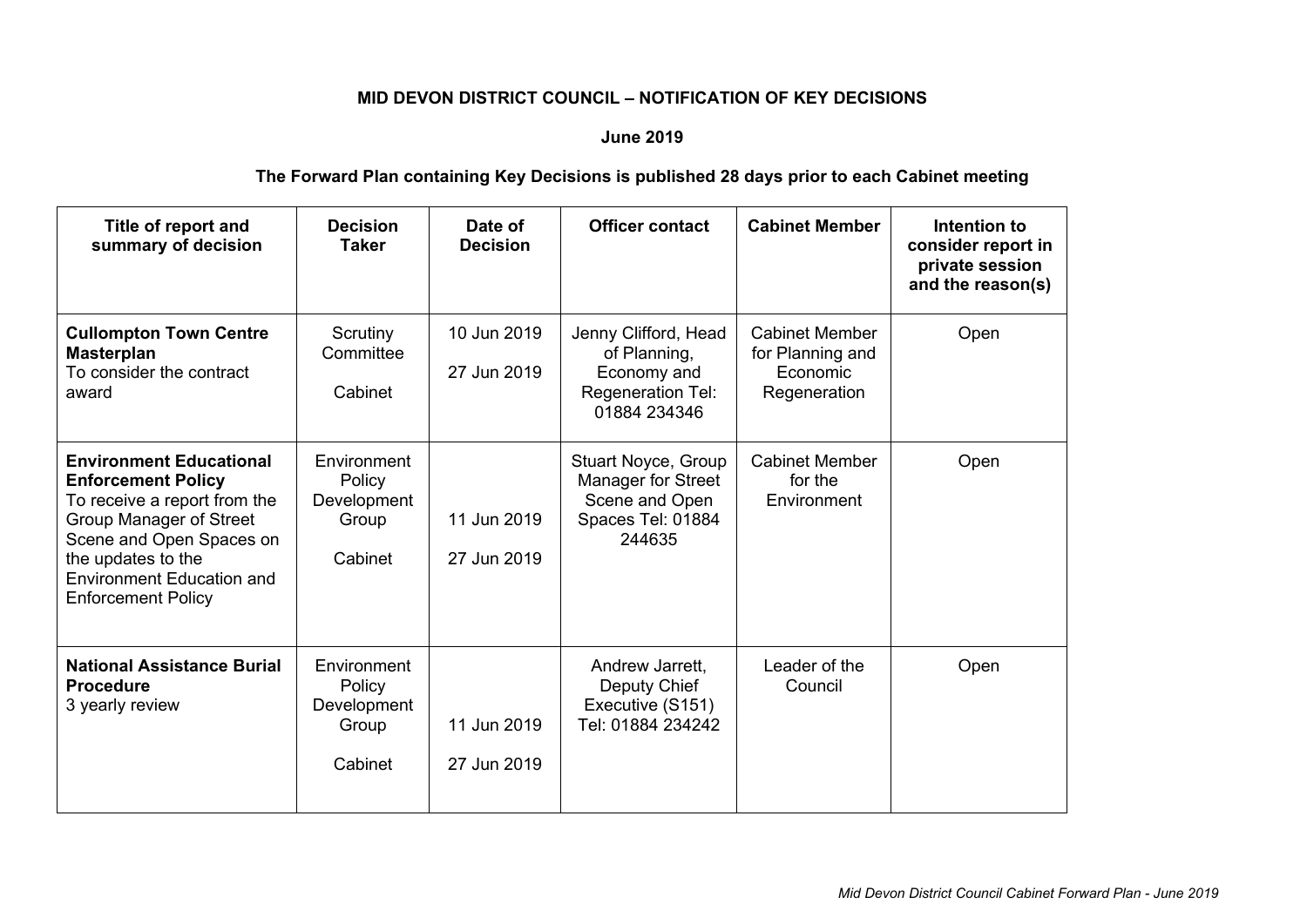| Title of report and<br>summary of decision                                                                                                                                                                       | <b>Decision</b><br><b>Taker</b>                                   | Date of<br><b>Decision</b> | <b>Officer contact</b>                                                                                          | <b>Cabinet Member</b>                                                    | Intention to<br>consider report in<br>private session<br>and the reason(s) |
|------------------------------------------------------------------------------------------------------------------------------------------------------------------------------------------------------------------|-------------------------------------------------------------------|----------------------------|-----------------------------------------------------------------------------------------------------------------|--------------------------------------------------------------------------|----------------------------------------------------------------------------|
| <b>Market Schedule of Tolls</b><br>To receive a report<br>recommending a schedule of<br>market tolls for 2019/20.                                                                                                | Cabinet<br>Member for<br>Planning and<br>Economic<br>Regeneration | <b>June 2019</b>           | Adrian Welsh,<br>Group Manager for<br>Growth, Economy<br>and Delivery Tel:<br>01884 234398                      | <b>Cabinet Member</b><br>for Planning and<br>Economic<br>Regeneration    | Open                                                                       |
| <b>Regulation of Investigatory</b><br><b>Powers</b><br>To receive the annual review<br>of Regulation of Investigatory<br>Powers from the Director of<br>Corporate Affairs and<br><b>Business Transformation.</b> | Community<br>Policy<br>Development<br>Group<br>Cabinet            | 25 Jun 2019<br>25 Jul 2019 | Jill May, Director of<br><b>Corporate Affairs</b><br>and Business<br><b>Transformation Tel:</b><br>01884 234381 | Cabinet for the<br>Working<br>Environment and<br><b>Support Services</b> | Open                                                                       |
| <b>Design Supplementary</b><br><b>Planning Document</b><br>To consider a report seeking<br>approval to consult on the<br>draft Supplementary<br>Planning Document.                                               | Cabinet                                                           | 27 Jun 2019                | Jenny Clifford, Head<br>of Planning,<br>Economy and<br>Regeneration Tel:<br>01884 234346                        | <b>Cabinet Member</b><br>for Planning and<br>Economic<br>Regeneration    | Open                                                                       |
| <b>Crediton GP/NHS Hub -</b><br><b>Loan Decision</b><br>To consider a report<br>regarding the NHS Hub loan.                                                                                                      | Cabinet                                                           | 27 Jun 2019                | Andrew Jarrett,<br>Deputy Chief<br>Executive (S151)<br>Tel: 01884 234242                                        | <b>Cabinet Member</b><br>for Finance                                     | Part exempt                                                                |
| <b>S106 Governance</b><br>To agree governance<br>arrangements for S106<br>agreements                                                                                                                             | Cabinet                                                           | 27 Jun 2019                | Jenny Clifford, Head<br>of Planning,<br>Economy and<br>Regeneration Tel:                                        | <b>Cabinet Member</b><br>for Planning and<br>Economic<br>Regeneration    | Open                                                                       |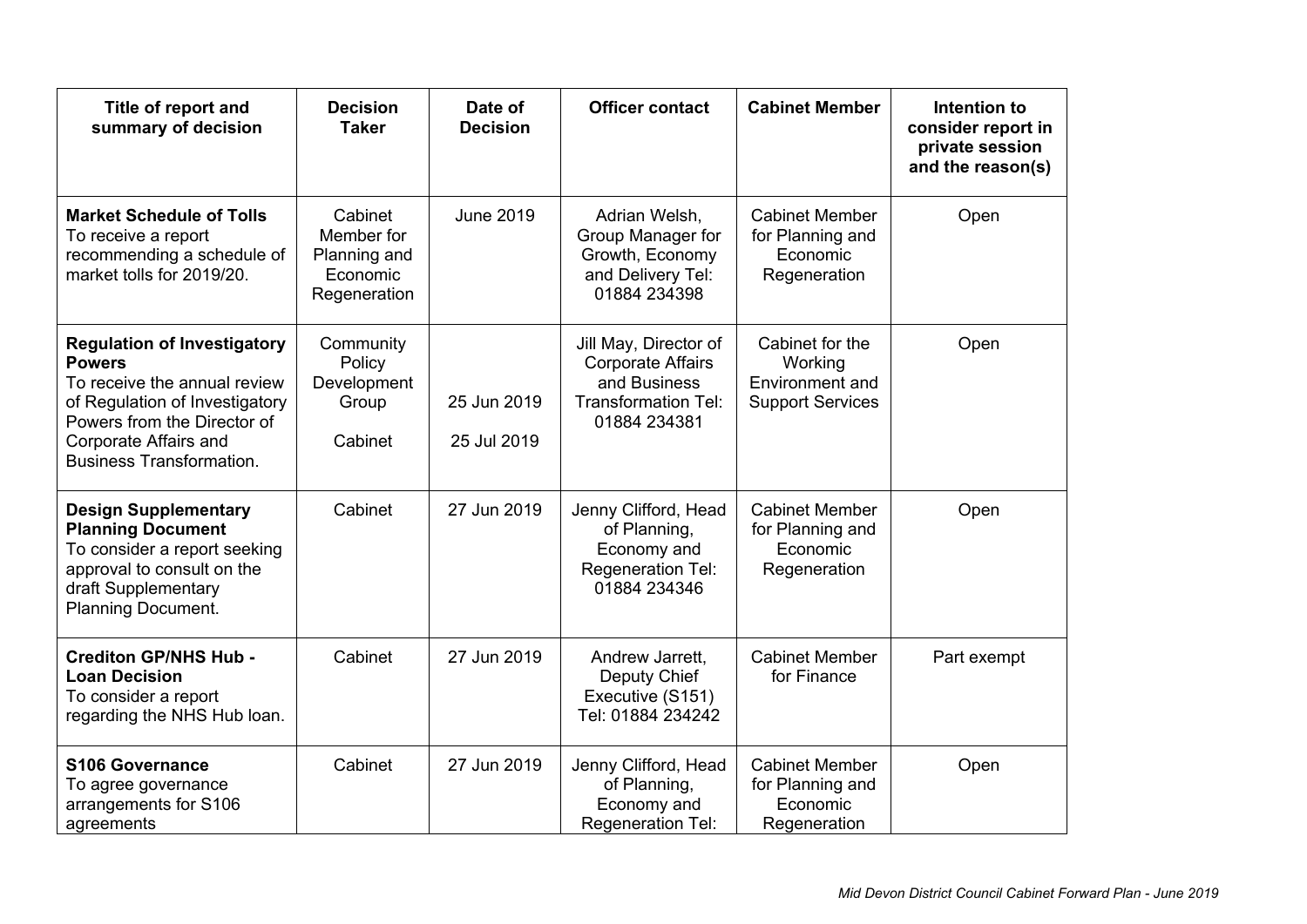| Title of report and<br>summary of decision                                                                                                             | <b>Decision</b><br><b>Taker</b> | Date of<br><b>Decision</b> | <b>Officer contact</b>                                                                                         | <b>Cabinet Member</b>                | Intention to<br>consider report in<br>private session<br>and the reason(s) |
|--------------------------------------------------------------------------------------------------------------------------------------------------------|---------------------------------|----------------------------|----------------------------------------------------------------------------------------------------------------|--------------------------------------|----------------------------------------------------------------------------|
|                                                                                                                                                        |                                 |                            | 01884 234346                                                                                                   |                                      |                                                                            |
| <b>Beech Road, Tiverton -</b><br><b>Design and Build Tender</b><br>To consider the award of the<br>tender                                              | Cabinet                         | 27 Jun 2019                | Andrew Jarrett,<br>Deputy Chief<br>Executive (S151)<br>Tel: 01884 234242                                       | <b>Cabinet Member</b><br>for Housing | Part exempt                                                                |
| <b>3 Rivers Developments</b><br><b>Limited - Annual Accounts</b><br>and Programme Update<br>To consider the annual<br>accounts and programme<br>update | Cabinet                         | 27 Jun 2019                | Andrew Jarrett,<br>Deputy Chief<br>Executive (S151)<br>Tel: 01884 234242                                       | <b>Cabinet Member</b><br>for Housing | Part exempt                                                                |
| <b>Data Protection Policy</b><br>To consider the policy as<br>part of an annual review                                                                 | Cabinet                         | 27 Jun 2019                | Catherine Yandle,<br>Group Manager for<br>Performance,<br>Governance and<br>Data Security Tel:<br>01884 234975 | Leader of the<br>Council             | Open                                                                       |
| <b>Disposal of land at Park</b><br><b>Nursery, Park Road-</b><br><b>Tiverton</b><br>To consider the disposal of<br>an asset.                           | Cabinet                         | 27 Jun 2019                | Andrew Jarrett.<br>Deputy Chief<br>Executive (S151)<br>Tel: 01884 234242                                       | <b>Cabinet Member</b><br>for Housing | Open                                                                       |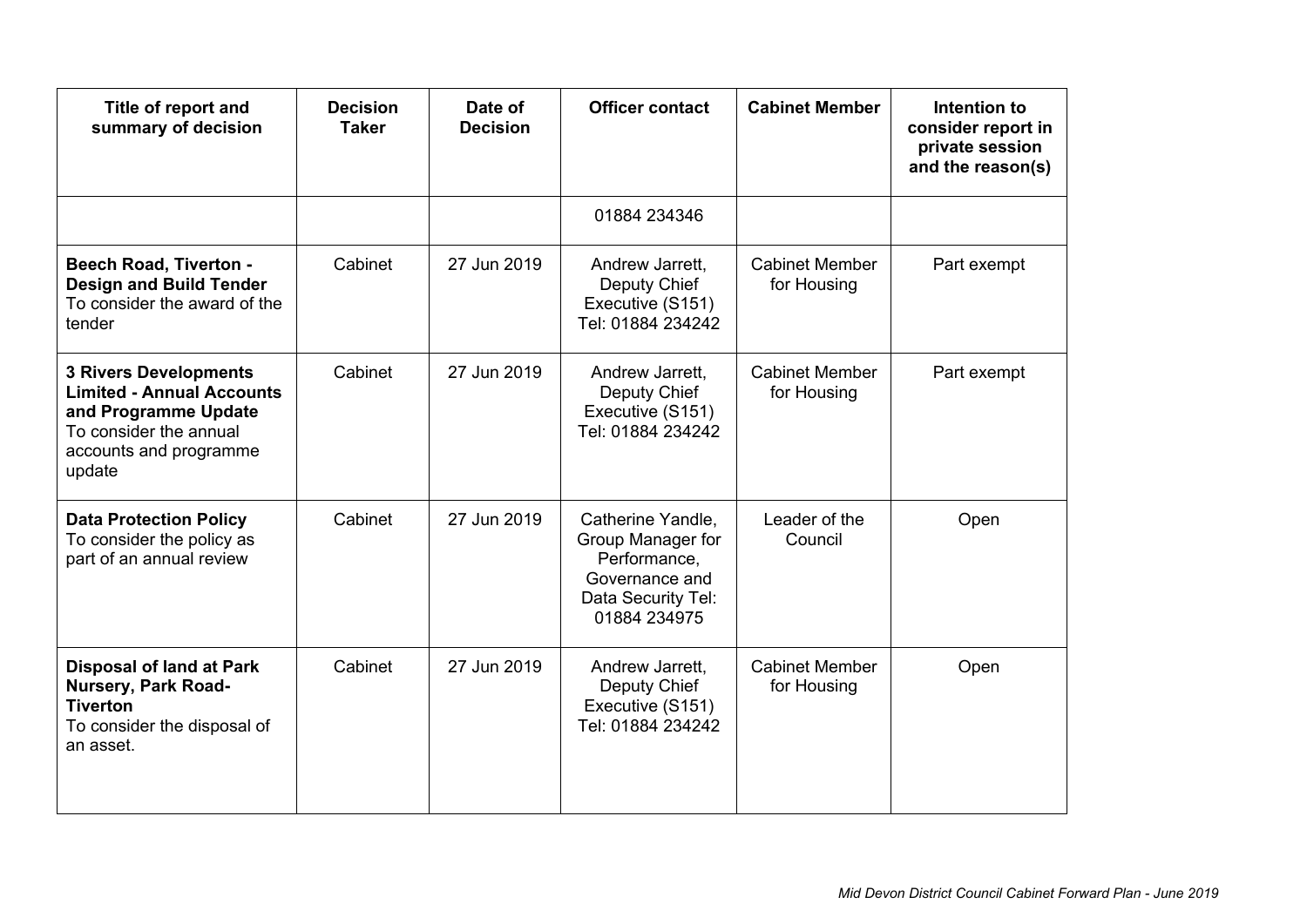| Title of report and<br>summary of decision                                                                                                                                           | <b>Decision</b><br><b>Taker</b>  | Date of<br><b>Decision</b> | <b>Officer contact</b>                                                                                         | <b>Cabinet Member</b>                                                 | Intention to<br>consider report in<br>private session<br>and the reason(s) |
|--------------------------------------------------------------------------------------------------------------------------------------------------------------------------------------|----------------------------------|----------------------------|----------------------------------------------------------------------------------------------------------------|-----------------------------------------------------------------------|----------------------------------------------------------------------------|
| <b>Revenue and Capital</b><br><b>Outturn</b><br>To consider a report<br>presenting the revenue and<br>capital outturn figures for the<br>financial year 2018/19                      | Cabinet                          | 27 Jun 2019                | Andrew Jarrett.<br>Deputy Chief<br>Executive (S151)<br>Tel: 01884 234242                                       | <b>Cabinet Member</b><br>for Finance                                  | Open                                                                       |
| <b>Annual Treasury</b><br><b>Management Report</b><br>To consider a report<br>providing members with a<br>review of activities and the<br>actual prudential treasury<br>indicators   | Cabinet<br>Council               | 27 Jun 2019<br>24 Jul 2019 | Andrew Jarrett,<br>Deputy Chief<br>Executive (S151)<br>Tel: 01884 234242                                       | <b>Cabinet Member</b><br>for Finance                                  | Open                                                                       |
| <b>Freedom of Information</b><br><b>Policy</b><br>To consider the policy as<br>part of an annual review                                                                              | Cabinet                          | 27 Jun 2019                | Catherine Yandle,<br>Group Manager for<br>Performance,<br>Governance and<br>Data Security Tel:<br>01884 234975 | Leader of the<br>Council                                              | Open                                                                       |
| <b>Greater Exeter Strategic</b><br><b>Plan for Consultation</b><br>To consider a report of the<br>Head of Planning, Economy<br>and Regeneration regarding<br>a draft strategic plan. | Scrutiny<br>Committee<br>Cabinet | 8 Jul 2019<br>25 Jul 2019  | Jenny Clifford, Head<br>of Planning,<br>Economy and<br>Regeneration Tel:<br>01884 234346                       | <b>Cabinet Member</b><br>for Planning and<br>Economic<br>Regeneration | Open                                                                       |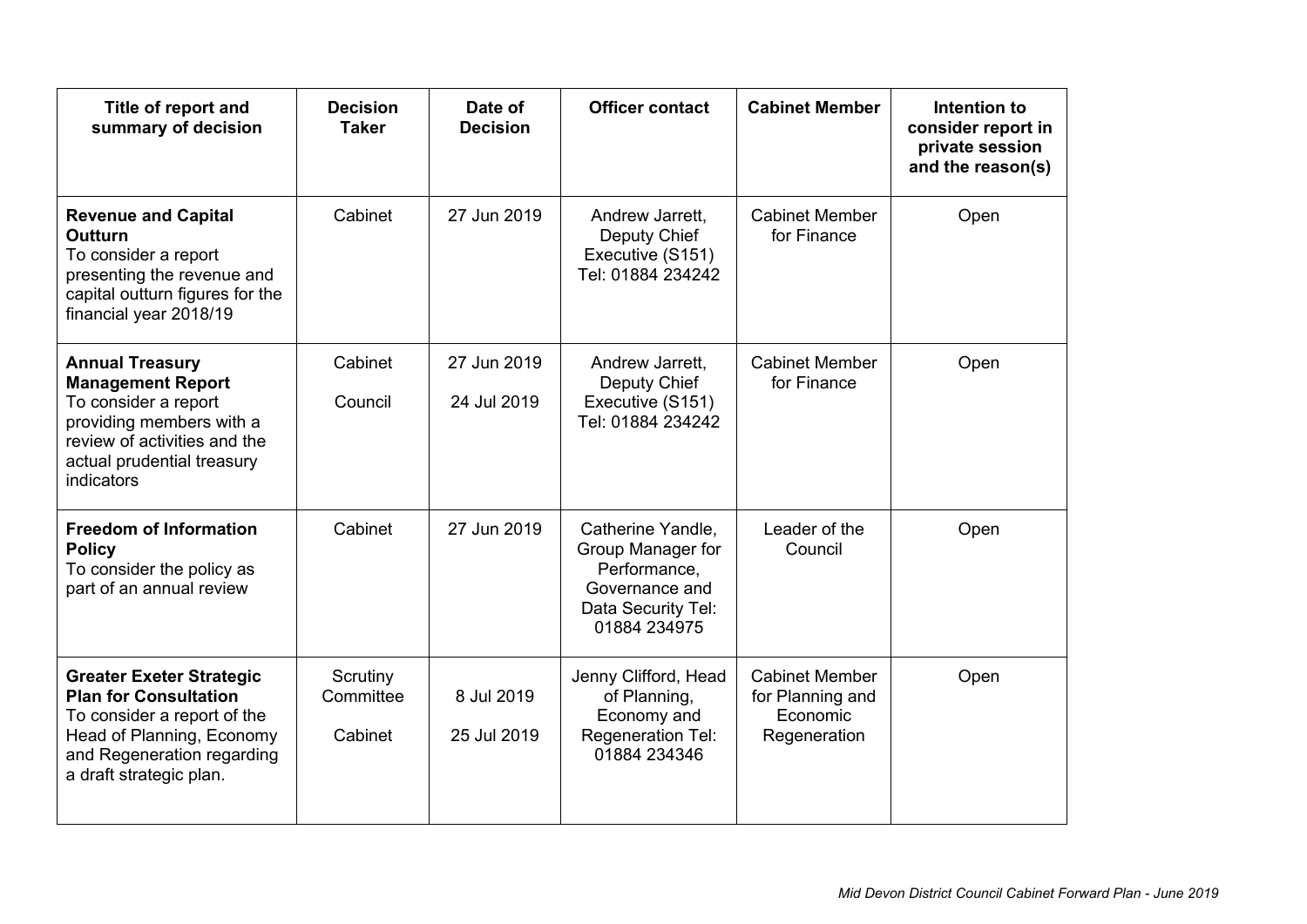| Title of report and<br>summary of decision                                                                                                                                                                                                                                                         | <b>Decision</b><br><b>Taker</b>                          | Date of<br><b>Decision</b>               | <b>Officer contact</b>                                                                   | <b>Cabinet Member</b>                                                 | Intention to<br>consider report in<br>private session<br>and the reason(s) |
|----------------------------------------------------------------------------------------------------------------------------------------------------------------------------------------------------------------------------------------------------------------------------------------------------|----------------------------------------------------------|------------------------------------------|------------------------------------------------------------------------------------------|-----------------------------------------------------------------------|----------------------------------------------------------------------------|
| <b>Multi Storey Car Park,</b><br><b>Tiverton - Tender Outcome</b><br>To consider the outcome of<br>the tender process.                                                                                                                                                                             | Cabinet                                                  | 25 Jul 2019                              | Andrew Jarrett,<br>Deputy Chief<br>Executive (S151)<br>Tel: 01884 234242                 | <b>Cabinet Member</b><br>for Housing                                  | Part exempt                                                                |
| <b>Statement of Community</b><br><b>Involvement Review 2018</b><br>Report to seek authority to<br>consult on the draft revised<br>text                                                                                                                                                             | Scrutiny<br>Committee<br>Cabinet<br>Council              | 5 Aug 2019<br>22 Aug 2019<br>11 Sep 2019 | Jenny Clifford, Head<br>of Planning,<br>Economy and<br>Regeneration Tel:<br>01884 234346 | <b>Cabinet Member</b><br>for Planning and<br>Economic<br>Regeneration | Open                                                                       |
| <b>Play Area Safety</b><br><b>Inspection Policy</b><br>To receive a 3 year review<br>from the Director of<br>Operations of the Play Area<br><b>Safety Inspection Policy</b>                                                                                                                        | Environment<br>Policy<br>Development<br>Group<br>Cabinet | 6 Aug 2019<br>22 Aug 2019                | Andrew Pritchard,<br>Director of<br><b>Operations Tel:</b><br>01884 234950               | Leader of the<br>Council                                              | Open                                                                       |
| <b>Cost Recovery &amp;</b><br><b>Commercialisation in</b><br>Growth, Economy &<br><b>Delivery</b><br>To receive a report<br>presenting Members with<br>steps to introduce cost<br>recovery into the Growth,<br><b>Economy and Delivery</b><br>Service and to look at issues<br>relating to further | Economy<br>Policy<br>Development<br>Group<br>Cabinet     | 8 Aug 2019<br>22 Aug 2019                | Jenny Clifford, Head<br>of Planning,<br>Economy and<br>Regeneration Tel:<br>01884 234346 | <b>Cabinet Member</b><br>for Planning and<br>Economic<br>Regeneration | Open                                                                       |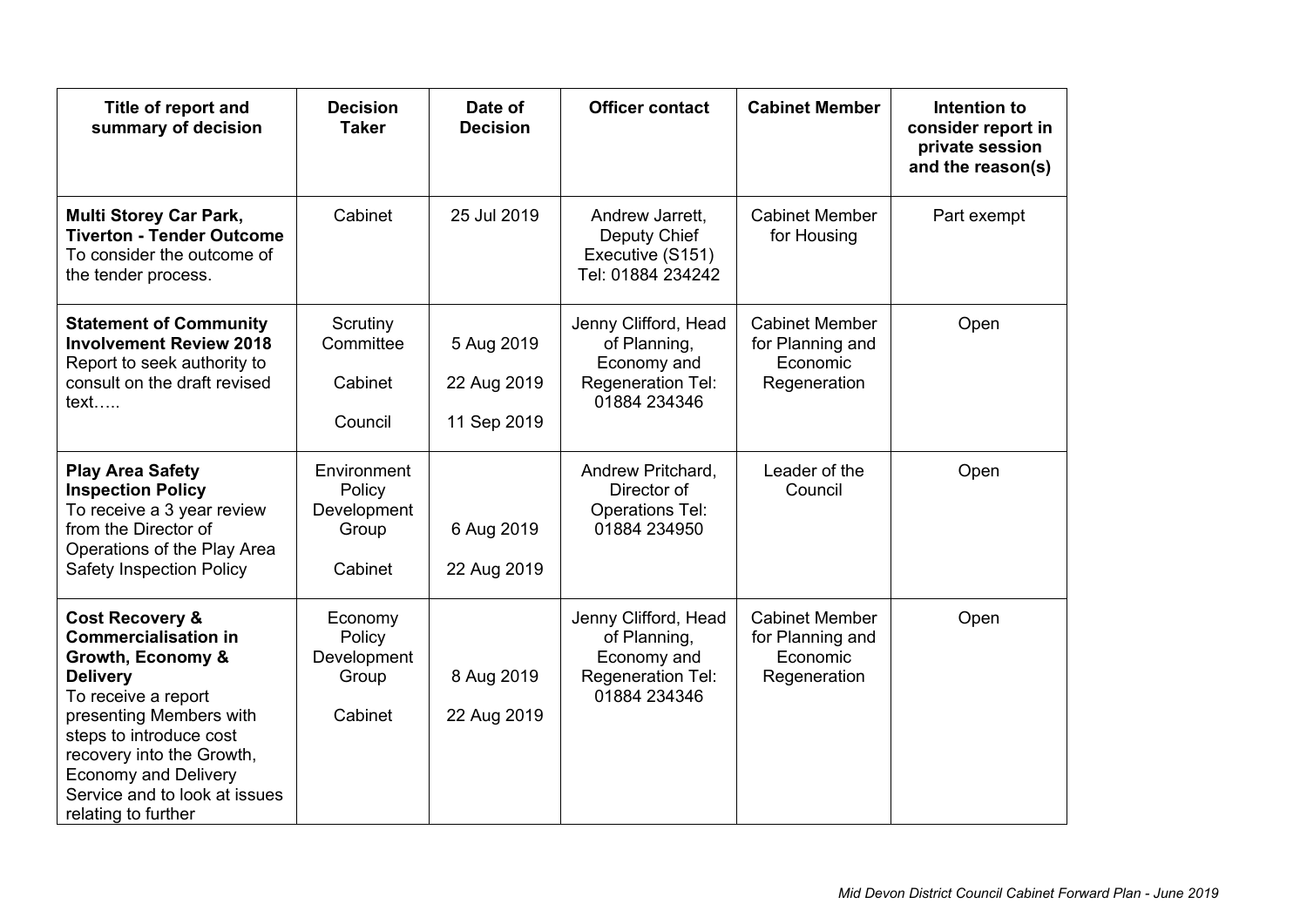| Title of report and<br>summary of decision                                 | <b>Decision</b><br><b>Taker</b>                        | Date of<br><b>Decision</b> | <b>Officer contact</b>                                                     | <b>Cabinet Member</b>                | Intention to<br>consider report in<br>private session<br>and the reason(s) |
|----------------------------------------------------------------------------|--------------------------------------------------------|----------------------------|----------------------------------------------------------------------------|--------------------------------------|----------------------------------------------------------------------------|
| commercialisation within the<br>service.                                   |                                                        |                            |                                                                            |                                      |                                                                            |
| <b>Harassment Policy</b><br>To consider a revised policy.                  | <b>Homes Policy</b><br>Development<br>Group<br>Cabinet | 13 Aug 2019<br>22 Aug 2019 | Andrew Pritchard,<br>Director of<br><b>Operations Tel:</b><br>01884 234950 | <b>Cabinet Member</b><br>for Housing | Open                                                                       |
| <b>Pets and Animals Policy</b><br>To consider a revised policy.            | <b>Homes Policy</b><br>Development<br>Group<br>Cabinet | 13 Aug 2019<br>22 Aug 2019 | Andrew Pritchard,<br>Director of<br><b>Operations Tel:</b><br>01884 234950 | <b>Cabinet Member</b><br>for Housing | Open                                                                       |
| <b>Hoarding Policy</b><br>To consider a revised policy.                    | <b>Homes Policy</b><br>Development<br>Group<br>Cabinet | 13 Aug 2019<br>22 Aug 2019 | Andrew Pritchard,<br>Director of<br><b>Operations Tel:</b><br>01884 234950 | <b>Cabinet Member</b><br>for Housing | Open                                                                       |
| <b>Income Management</b><br><b>Policy</b><br>To consider a revised policy. | <b>Homes Policy</b><br>Development<br>Group<br>Cabinet | 13 Aug 2019<br>22 Aug 2019 | Andrew Pritchard,<br>Director of<br><b>Operations Tel:</b><br>01884 234950 | <b>Cabinet Member</b><br>for Housing | Open                                                                       |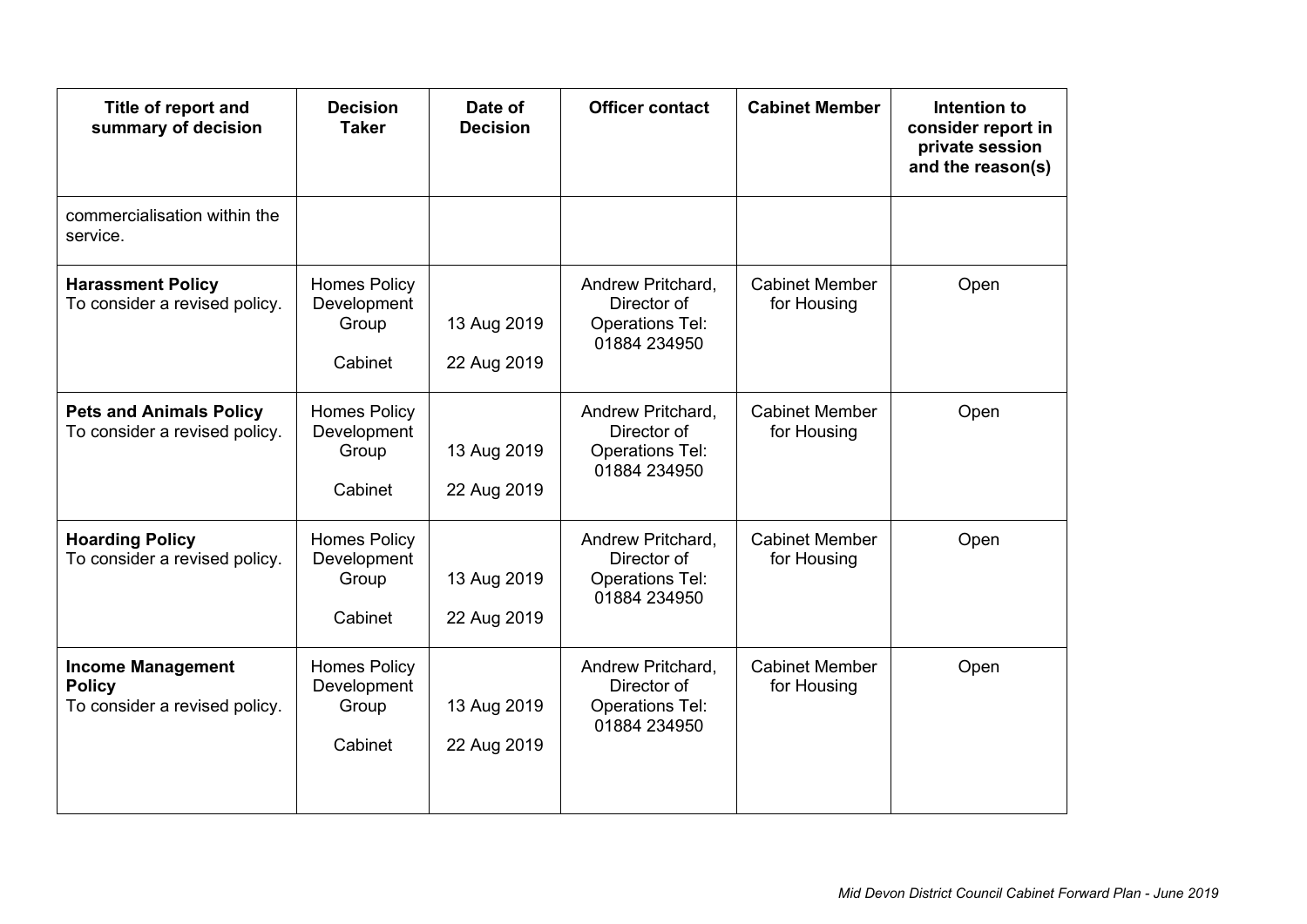| Title of report and<br>summary of decision                                                                                                                                                                                                       | <b>Decision</b><br><b>Taker</b>                        | Date of<br><b>Decision</b> | <b>Officer contact</b>                                                                                          | <b>Cabinet Member</b>                                                    | Intention to<br>consider report in<br>private session<br>and the reason(s) |
|--------------------------------------------------------------------------------------------------------------------------------------------------------------------------------------------------------------------------------------------------|--------------------------------------------------------|----------------------------|-----------------------------------------------------------------------------------------------------------------|--------------------------------------------------------------------------|----------------------------------------------------------------------------|
| <b>Allocations Policy and</b><br><b>Procedures</b><br>To consider a revised policy.                                                                                                                                                              | <b>Homes Policy</b><br>Development<br>Group<br>Cabinet | 13 Aug 2019<br>22 Aug 2019 | Andrew Pritchard,<br>Director of<br><b>Operations Tel:</b><br>01884 234950                                      | <b>Cabinet Member</b><br>for Housing                                     | Open                                                                       |
| <b>Homelessness Strategy</b>                                                                                                                                                                                                                     | <b>Homes Policy</b><br>Development<br>Group<br>Cabinet | 13 Aug 2019<br>22 Aug 2019 | Andrew Pritchard,<br>Director of<br><b>Operations Tel:</b><br>01884 234950                                      | <b>Cabinet Member</b><br>for Housing                                     | Open                                                                       |
| <b>Corporate Asbestos Policy</b><br>To consider a revised policy.                                                                                                                                                                                | <b>Homes Policy</b><br>Development<br>Group<br>Cabinet | 13 Aug 2019<br>22 Aug 2019 | Andrew Pritchard,<br>Director of<br><b>Operations Tel:</b><br>01884 234950                                      | <b>Cabinet Member</b><br>for Housing                                     | Open                                                                       |
| <b>Single Equalities Policy</b><br>and Equality Objective<br>To receive the annual review<br>of the Single Equalities<br>Policy and Equality Objective<br>from the Director of<br><b>Corporate Affairs and</b><br><b>Business Transformation</b> | Community<br>Policy<br>Development<br>Group<br>Cabinet | 20 Aug 2019<br>19 Sep 2019 | Jill May, Director of<br><b>Corporate Affairs</b><br>and Business<br><b>Transformation Tel:</b><br>01884 234381 | Cabinet for the<br>Working<br>Environment and<br><b>Support Services</b> | Open                                                                       |
| <b>Tiverton Regeneration</b><br><b>Scheme - works to Fore</b><br><b>Street and the market</b>                                                                                                                                                    | Cabinet                                                | 22 Aug 2019                | Andrew Busby,<br>Group Manager for<br><b>Corporate Property</b>                                                 | <b>Cabinet Member</b><br>for Housing                                     | Part exempt                                                                |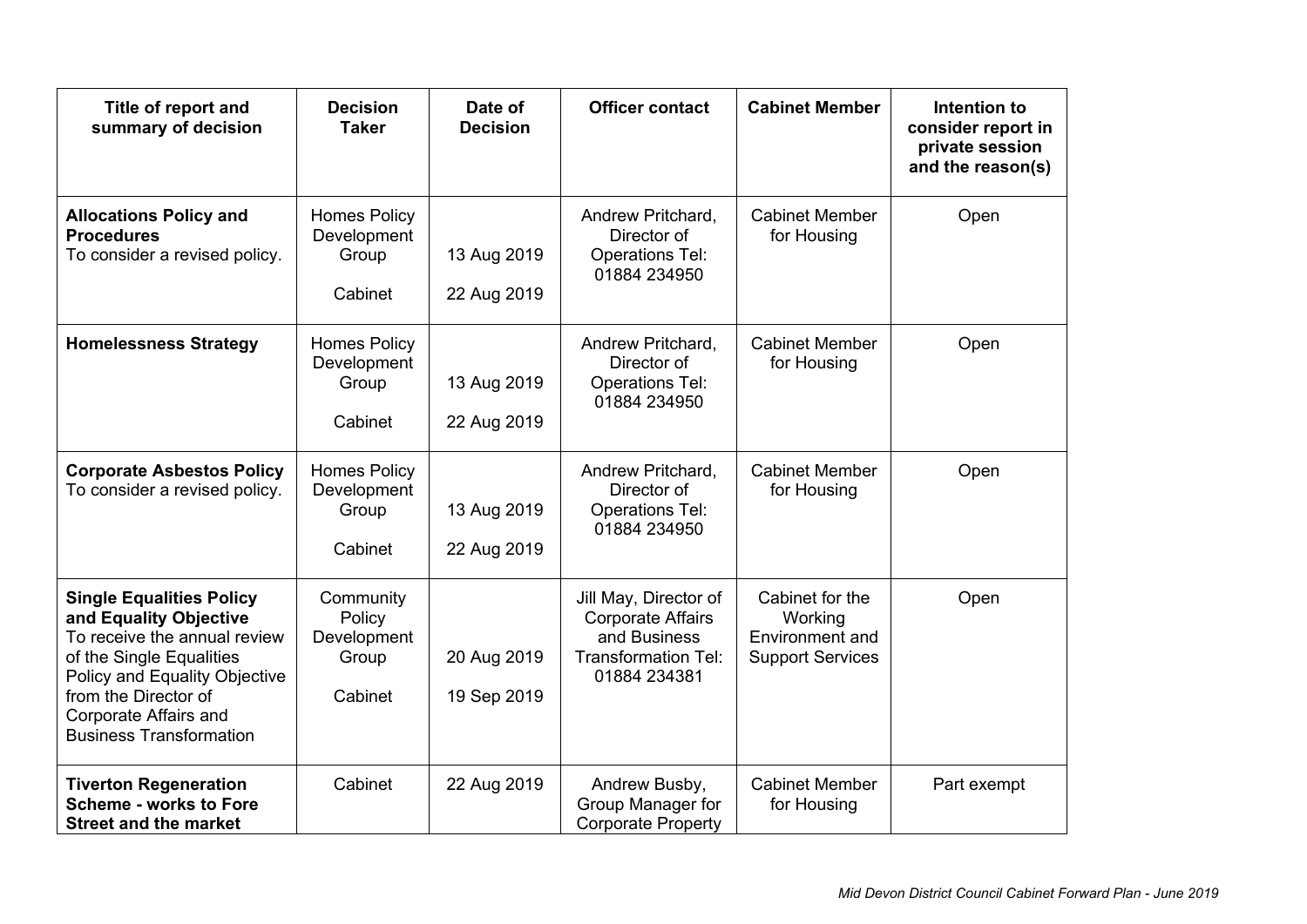| Title of report and<br>summary of decision                                                                                  | <b>Decision</b><br><b>Taker</b>                                 | Date of<br><b>Decision</b>               | <b>Officer contact</b>                                                     | <b>Cabinet Member</b>                                                 | Intention to<br>consider report in<br>private session<br>and the reason(s) |
|-----------------------------------------------------------------------------------------------------------------------------|-----------------------------------------------------------------|------------------------------------------|----------------------------------------------------------------------------|-----------------------------------------------------------------------|----------------------------------------------------------------------------|
| access - Award of Contract<br>To approve the outcome of<br>the procurement exercise.                                        |                                                                 |                                          | and Commercial<br>Assets Tel: 01884<br>234948                              |                                                                       |                                                                            |
| <b>Market Rights Policy</b><br>To receive a report<br>presenting the Market Rights<br>Policy                                | Economy<br>Policy<br>Development<br>Group<br>Cabinet<br>Council | 26 Sep 2019<br>17 Oct 2019<br>6 Nov 2019 | Stephen Walford,<br><b>Chief Executive Tel:</b><br>01884 234201            | <b>Cabinet Member</b><br>for Planning and<br>Economic<br>Regeneration | Open                                                                       |
| <b>Housing Revenue Account</b><br><b>Asset Management</b><br><b>Strategy</b><br>consider<br>revised<br>To<br>a<br>strategy. | <b>Homes Policy</b><br>Development<br>Group<br>Cabinet          | 1 Oct 2019<br>17 Oct 2019                | Andrew Pritchard,<br>Director of<br><b>Operations Tel:</b><br>01884 234950 | <b>Cabinet Member</b><br>for Housing                                  | Open                                                                       |
| <b>Compensation Policy</b><br>To consider a revised policy.                                                                 | <b>Homes Policy</b><br>Development<br>Group<br>Cabinet          | 1 Oct 2019<br>23 Oct 2019                | Andrew Pritchard,<br>Director of<br><b>Operations Tel:</b><br>01884 234950 | <b>Cabinet Member</b><br>for Housing                                  | Open                                                                       |
| <b>Community Safety</b><br><b>Partnership</b><br>To consider a report from the                                              | Community<br>Policy<br>Development                              |                                          | Simon Newcombe,<br>Group Manager for<br>Public Health and                  | <b>Cabinet Member</b><br>for Community<br><b>Well Being</b>           | Open                                                                       |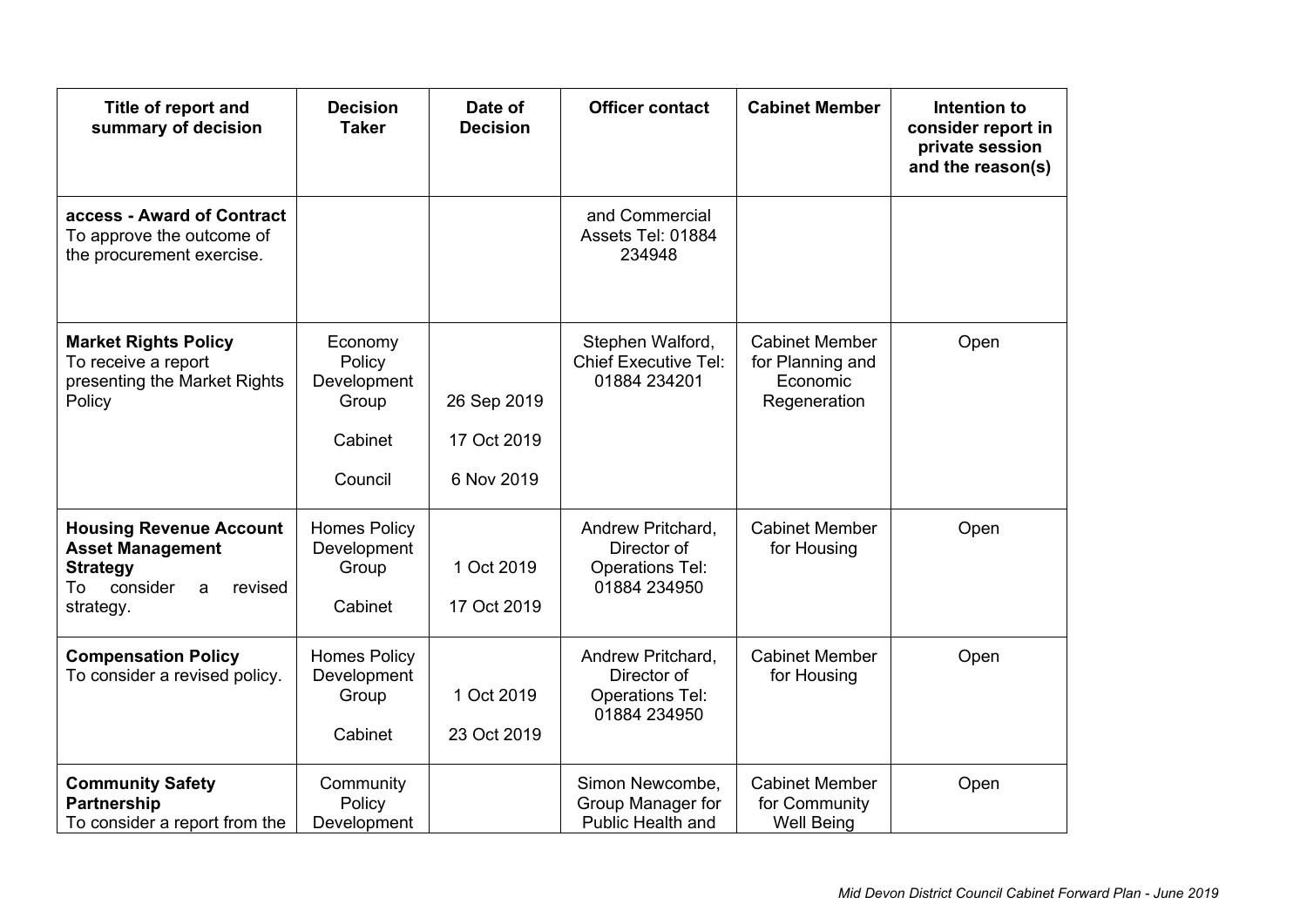| Title of report and<br>summary of decision                                                                                                                                                                                                                            | <b>Decision</b><br><b>Taker</b>                        | Date of<br><b>Decision</b> | <b>Officer contact</b>                                                                     | <b>Cabinet Member</b>                                                                                                      | Intention to<br>consider report in<br>private session<br>and the reason(s) |
|-----------------------------------------------------------------------------------------------------------------------------------------------------------------------------------------------------------------------------------------------------------------------|--------------------------------------------------------|----------------------------|--------------------------------------------------------------------------------------------|----------------------------------------------------------------------------------------------------------------------------|----------------------------------------------------------------------------|
| group Manager for Public<br><b>Health and Regulatory</b><br>Services outlining the<br><b>Council's Community Safety</b><br>Action Plan, and to seek<br>Members recommendation to<br>acknowledge and accept the<br>priorities action plan                              | Group<br>Cabinet                                       | 8 Oct 2019<br>17 Oct 2019  | <b>Regulatory Services</b><br>Tel: 01884 244615                                            |                                                                                                                            |                                                                            |
| <b>Design Supplementary</b><br><b>Planning Document - post</b><br>consultation<br>To consider the<br><b>Supplementary Planning</b><br>Document post consultation                                                                                                      | Cabinet                                                | 17 Oct 2019                | Jenny Clifford, Head<br>of Planning,<br>Economy and<br>Regeneration Tel:<br>01884 234346   | <b>Cabinet Member</b><br>for Planning and<br>Economic<br>Regeneration                                                      | Open                                                                       |
| <b>Cleaning Contractors</b><br>To approve the outcome of<br>the procurement exercise.                                                                                                                                                                                 | Cabinet                                                | 17 Oct 2019                | Andrew Jarrett,<br>Deputy Chief<br>Executive (S151)<br>Tel: 01884 234242                   | Cabinet for the<br>Working<br>Environment and<br><b>Support Services</b>                                                   | Open                                                                       |
| <b>Strategic Grants and</b><br><b>Service Level Agreement</b><br><b>Programme 2020-2023</b><br>To receive a report from the<br>Group Manager for Growth,<br>Economy and Delivery on<br>the Strategic Grants and<br>Service Level Agreement<br>Programme 2020-2023 and | Community<br>Policy<br>Development<br>Group<br>Cabinet | 8 Oct 2019<br>17 Oct 2019  | Adrian Welsh,<br>Group Manager for<br>Growth, Economy<br>and Delivery Tel:<br>01884 234398 | <b>Cabinet Member</b><br>for Community<br><b>Well Being</b><br><b>Cabinet Member</b><br>for Community<br><b>Well Being</b> | Open                                                                       |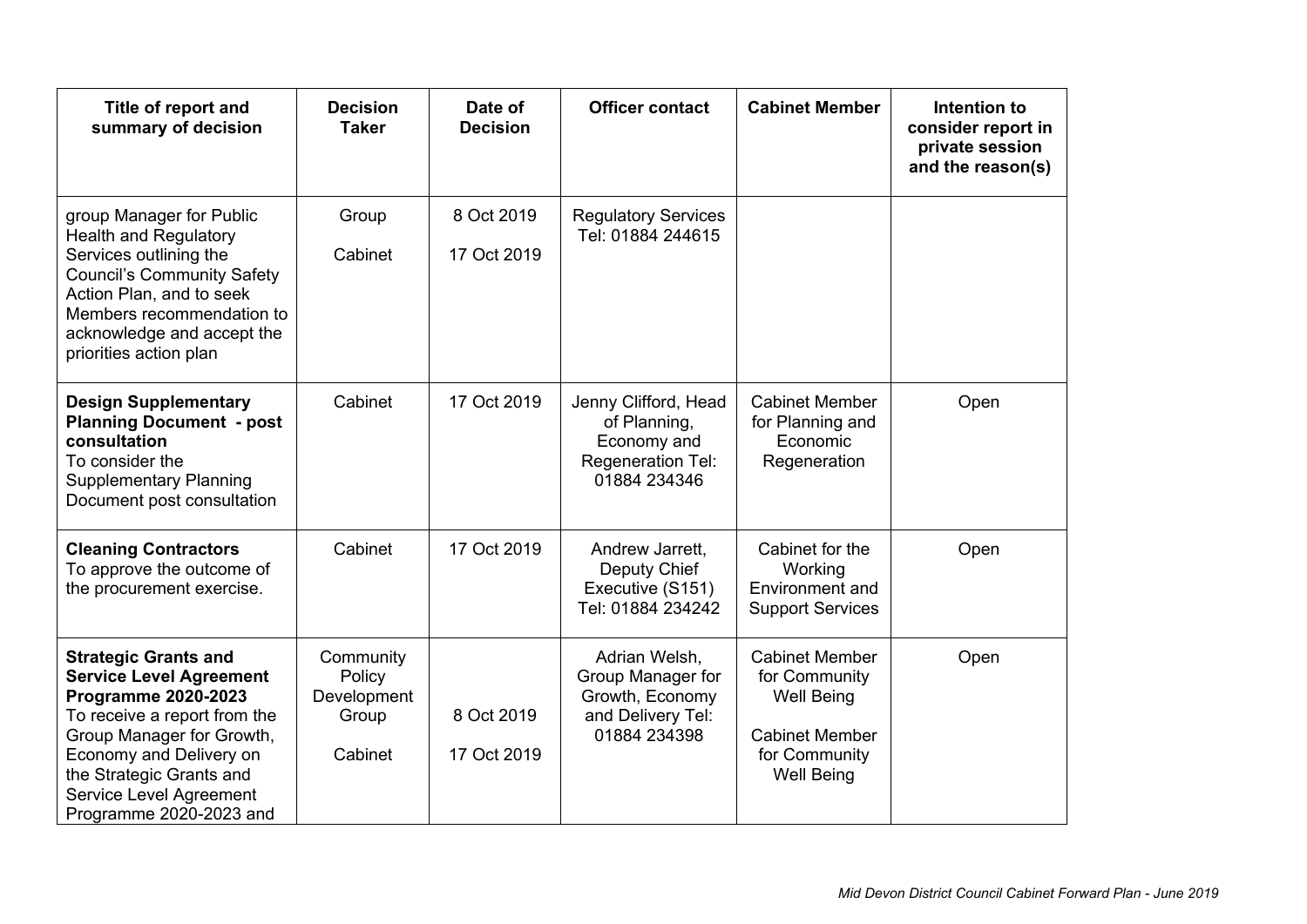| Title of report and<br>summary of decision                                                                                                                                                                       | <b>Decision</b><br><b>Taker</b>             | Date of<br><b>Decision</b>               | <b>Officer contact</b>                                                   | <b>Cabinet Member</b>                                                        | Intention to<br>consider report in<br>private session<br>and the reason(s) |
|------------------------------------------------------------------------------------------------------------------------------------------------------------------------------------------------------------------|---------------------------------------------|------------------------------------------|--------------------------------------------------------------------------|------------------------------------------------------------------------------|----------------------------------------------------------------------------|
| to make a<br>RECOMMENDATION to<br>Cabinet on the level of<br>funding.                                                                                                                                            |                                             |                                          |                                                                          |                                                                              |                                                                            |
| <b>Treasury Management</b><br><b>Strategy and Mid Year</b><br><b>Review</b><br>To consider a report with<br>information regarding the<br>treasury performance in the<br>first 6 months of the<br>municipal year. | Cabinet<br>Council                          | 21 Nov 2019<br>8 Jan 2020                | Andrew Jarrett,<br>Deputy Chief<br>Executive (S151)<br>Tel: 01884 234242 | <b>Cabinet Member</b><br>for Finance                                         | Open                                                                       |
| <b>Council Tax Empty Levy</b><br><b>Charge</b><br>To receive the Council Tax<br><b>Empty Levy Charge</b>                                                                                                         | Scrutiny<br>Committee<br>Cabinet<br>Council | 2 Dec 2019<br>13 Feb 2020<br>26 Feb 2020 | Andrew Jarrett,<br>Deputy Chief<br>Executive (S151)<br>Tel: 01884 234242 | <b>Cabinet Member</b><br>for Finance<br><b>Cabinet Member</b><br>for Finance | Open                                                                       |
| <b>Business Rates -</b><br><b>Discretionary Rate Relief</b><br>To receive the Business<br>Rates - Discretionary Rate<br><b>Relief</b>                                                                            | Scrutiny<br>Committee<br>Cabinet<br>Council | 2 Dec 2019<br>13 Feb 2020<br>26 Feb 2020 | Andrew Jarrett,<br>Deputy Chief<br>Executive (S151)<br>Tel: 01884 234242 | <b>Cabinet Member</b><br>for Finance<br><b>Cabinet Member</b><br>for Finance | Open                                                                       |
| <b>Domestic Abuse Policy</b><br>To consider a revised policy.                                                                                                                                                    | <b>Homes Policy</b><br>Development          |                                          | Andrew Pritchard,<br>Director of                                         | <b>Cabinet Member</b><br>for Housing                                         | Open                                                                       |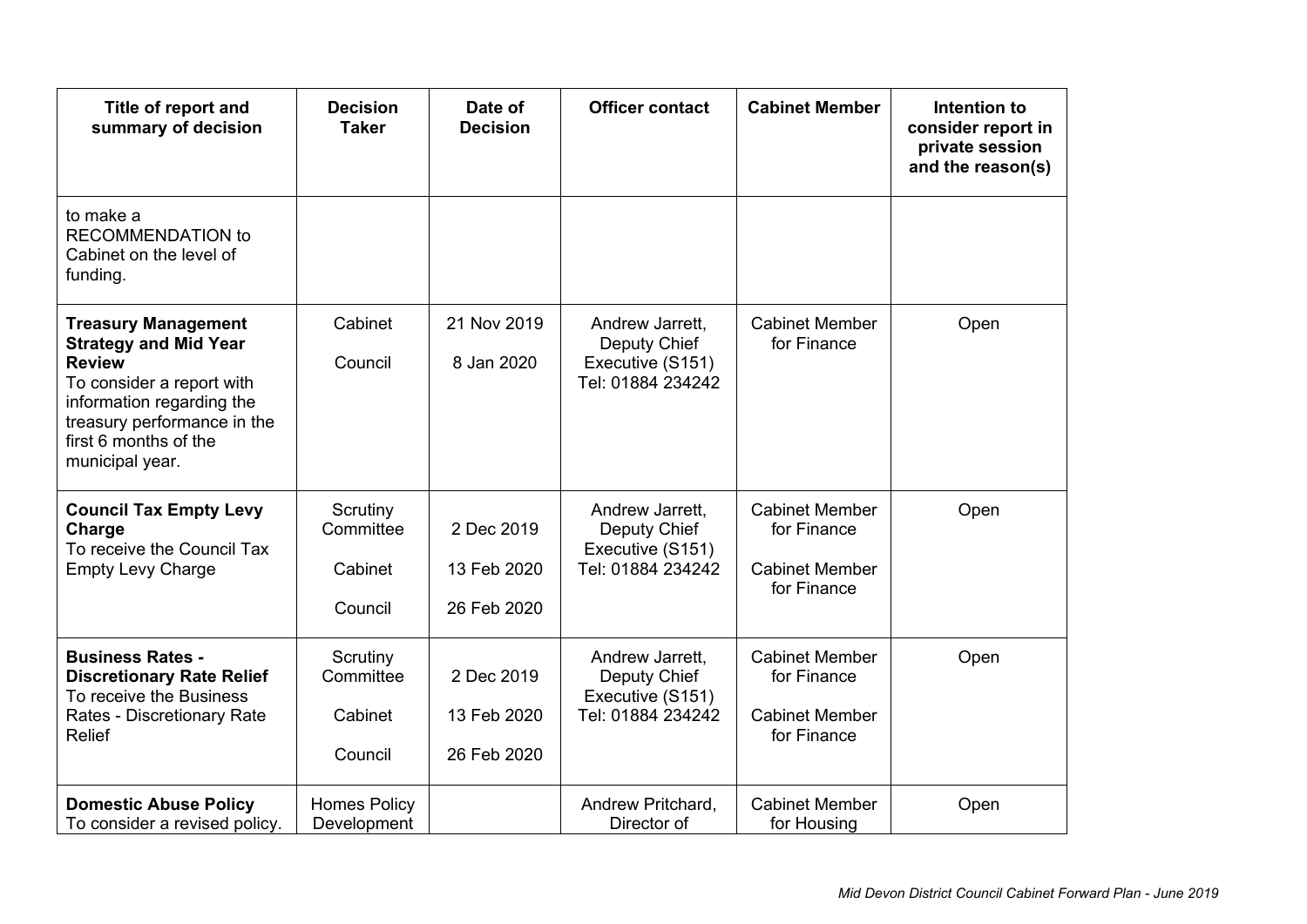| Title of report and<br>summary of decision                                                                                | <b>Decision</b><br><b>Taker</b>                                   | Date of<br><b>Decision</b>                | <b>Officer contact</b>                                                     | <b>Cabinet Member</b>                | Intention to<br>consider report in<br>private session<br>and the reason(s) |
|---------------------------------------------------------------------------------------------------------------------------|-------------------------------------------------------------------|-------------------------------------------|----------------------------------------------------------------------------|--------------------------------------|----------------------------------------------------------------------------|
|                                                                                                                           | Group<br>Cabinet                                                  | 3 Dec 2019<br>19 Dec 2019                 | <b>Operations Tel:</b><br>01884 234950                                     |                                      |                                                                            |
| <b>Improvements to Council</b><br><b>Property Policy</b><br>To consider a revised policy.                                 | <b>Homes Policy</b><br>Development<br>Group<br>Cabinet            | 3 Dec 2019<br>19 Dec 2019                 | Andrew Pritchard,<br>Director of<br><b>Operations Tel:</b><br>01884 234950 | <b>Cabinet Member</b><br>for Housing | Open                                                                       |
| <b>ASB Policy and</b><br><b>Procedures</b>                                                                                | <b>Homes Policy</b><br>Development<br>Group<br>Cabinet            | 3 Dec 2019<br>19 Dec 2019                 | Andrew Pritchard,<br>Director of<br><b>Operations Tel:</b><br>01884 234950 | <b>Cabinet Member</b><br>for Housing | Open                                                                       |
| <b>Leasehold Management</b><br><b>Policy</b>                                                                              | <b>Homes Policy</b><br>Development<br>Group<br>Cabinet            | 3 Dec 2019<br>19 Dec 2019                 | Andrew Pritchard,<br>Director of<br><b>Operations Tel:</b><br>01884 234950 | <b>Cabinet Member</b><br>for Housing | Open                                                                       |
| <b>Council Tax</b><br><b>Support/Extreme Hardship</b><br>To receive the Council Tax<br>Support/Extreme Hardship<br>Policy | Community<br>Policy<br>Development<br>Group<br>Cabinet<br>Council | 10 Dec 2019<br>13 Feb 2020<br>26 Feb 2020 | Andrew Jarrett,<br>Deputy Chief<br>Executive (S151)<br>Tel: 01884 234242   | <b>Cabinet Member</b><br>for Finance | Open                                                                       |